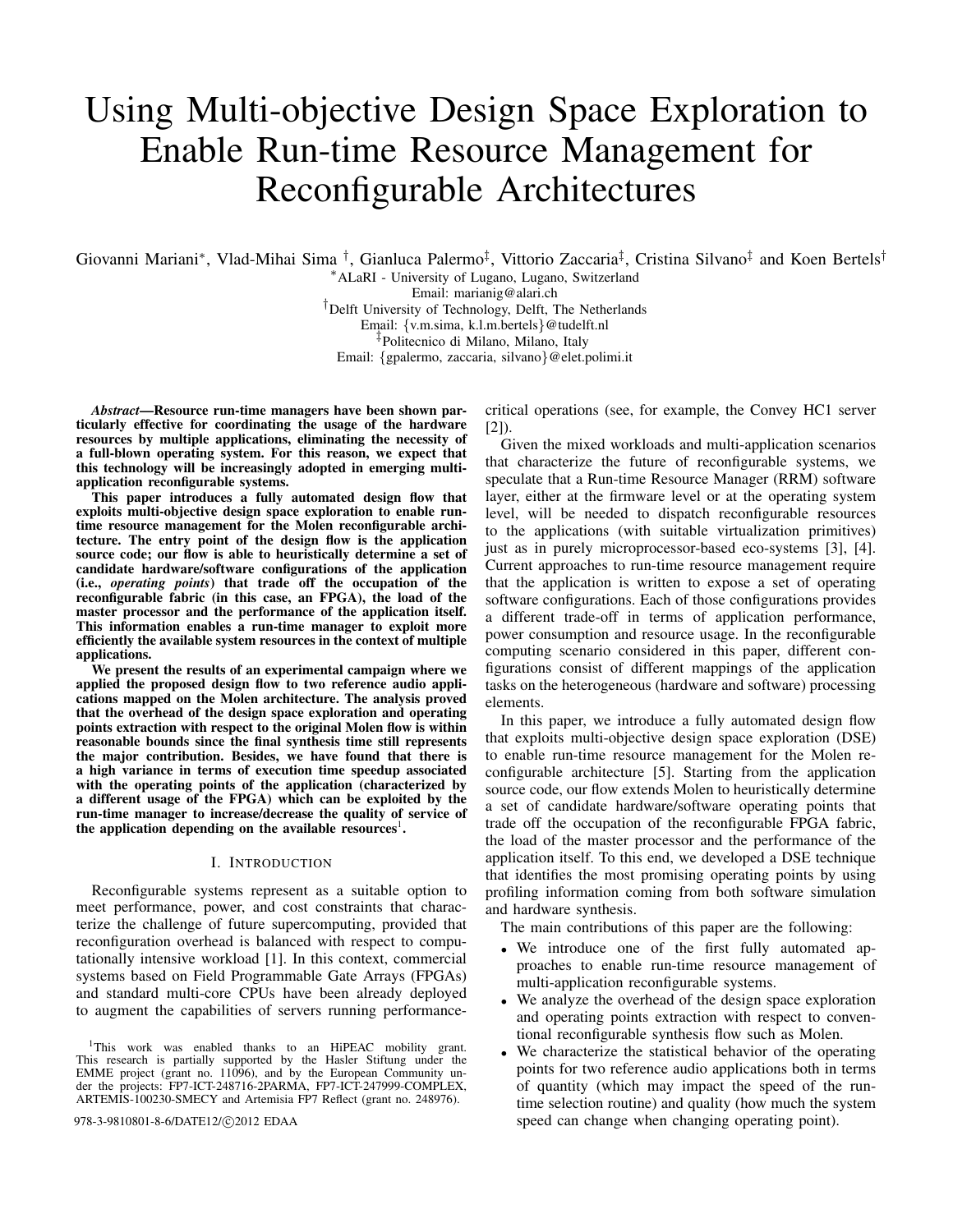The rest of the paper is organized as follows. Section II introduces an analysis of the background work. Section III introduces the target architecture and the proposed DSE framework while Section IV describes two case studies associated with two reference audio synthesis applications. Finally, in Section V we draw our conclusions and summarize the relevant contributions of this work.

# II. BACKGROUND

Reconfigurable hardware technology is a consolidated set of methodologies, techniques and tools whose aim is to combine the flexibility of software and the speed and efficiency of hardware. In recent years, reconfigurable arrays (either *coarsegrained* - CGRAs or field-programmable-gate-arrays - FPGAs) have been either combined with VLIW processors [6], or to enhance the instruction set architecture of conventional CPUs [5], [7]. Deploying a reconfigurable application means partitioning it into a set of tasks, allocating them on the (heterogeneous) processing elements and scheduling their execution order. Since parallelism may be a very significant factor for improving resource usage efficiency and application speed, a great deal of research has been dedicated to devise techniques for automatic [8], or semi-automatic [9] parallelization. Parallelization and partitioning benefit either from independent mapping and scheduling [10], or from joint mapping and scheduling [11], [12]. Once application tasks are appropriately mapped, compilation and synthesis phases generate binaries for the master processor and bit-streams for the configurable devices [13].

All the previous approaches assume that the target platform is dedicated to execute a single application. Application partitioning and task mapping are thus done for each application considering that all computing resources are available. To the best of our knowledge, there has been no attempt in the past to devise techniques for mapping and scheduling re-configurable applications in a multi-application scenario. Our assumption is that the rate of adoption of reconfigurable systems in general computing and supercomputing will create a need to manage this increasingly complex scenario. In this paper we propose to tackle this problem by augmenting existing reconfigurable synthesis flow with design space exploration.

## III. THE PROPOSED METHODOLOGY

The proposed methodology targets the design-time identification of different operating configurations for a target application. Once identified, the operating points are exposed to the Run-time Resource Manager (RRM) system software. In a multi-application scenario, the RRM is in charge to control the access to the configurable resources of the system. Since they are in limited number, the RRM should decide how to partition them among the running applications. The operating points that have been derived for each application are used for this purpose. Our main assumption is that the figures of merit that have been measured independently for each application do not vary significantly when the same applications run in a multi-application environment (i.e., *orthogonality* holds).

In the original Molen reconfigurable platform, each application is in charge of setting up its own reconfigurable resources (e.g. FPGA slots) through a set instruction and launch its execution through a execute instruction. The assumption is that



Fig. 1. Structure of the hardware/software system at run-time.

the application has unconditional access to the reconfigurable resources.

In our extended Molen reconfigurable platform, each application should be granted access to the required resources by interacting with the RRM. Given the availability of operating points, the RRM can decide to partition and grant resources in order to maximize the overall, multi-application performance.

The considered RRM. In this paper, we work with a run-time resource manager that is aware of the performance that each application can reach, given a specific configuration of its hardware/software components. The performance (and other information) associated with each configuration is called *operating point* and will be described later in the paper. A list of operating points for each application is thus available to the run-time manager.

Each application has thus multiple operating points that are derived by trading off performance and resource usage. The run-time manager layer (which is aware of all the applications running simultaneously on the system, see Figure 1) can decide to change the current operating point of an application by means of an heuristic algorithm (in our case, we use a knapsack based heuristic [14]).

In our approach, we assume that the application, whenever it reaches a *Control Point* (CP), asks the run-time resource manager for how many reconfigurable resources it can use, given the current system-wide state. The CP is a point in the code where it is possible to choose between a hardware (reconfigurable) or software implementation (typically, a function call) of application tasks. Given that the system can have applications running on the reconfigurable device, the number of resources that the application is allowed to use at that particular moment may be less than in the stand-alone case.

In the following subsections, we will describe the original Molen platform and how we extended the original design flow to enable run-time resource management.

# *A. The Molen reconfigurable platform*

The Molen architecture (Figure 2) is composed of a *master processor* and one or more blocks of *reconfigurable logic*. The software application runs on the master processor and can invoke the functionality of the configurable logic just as a co-processor.

Instruction fetch from the main memory is controlled by an arbiter. Conventional instructions that belong to the ISA of the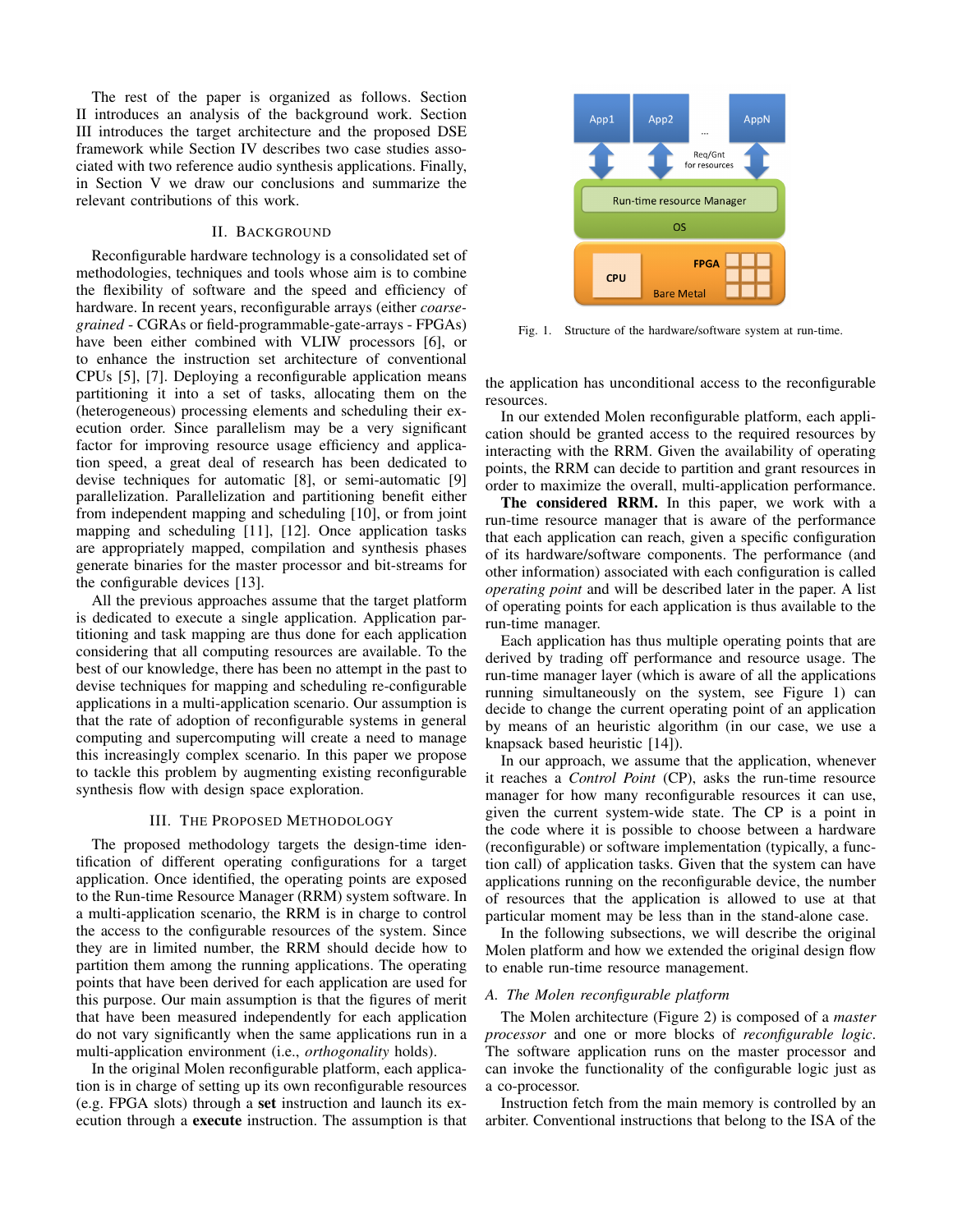

Fig. 2. *Molen* machine organization.

master processor are normally executed by the Microprocessor Unit itself. However, when a set instruction is decoded, the arbiter downloads the bit-stream of a specified Custom Computing Unit (CCU) onto the reconfigurable logic. In fact, a CCU is a hardware implementation of some application functionalities that has been synthesized beforehand.

When an execute instruction is decoded by the arbiter (provided that the CCU has been setup), the reconfigurable logic is started. Of course, as in co-processor based systems, the functionality of the CCU may need input parameters from the application; these parameters are passed through a BRAM memory that contains a set of exchange registers. In fact, whenever the CCU needs to read/write data from/to the main memory, the required memory block is first copied to the BRAM memory and then copied back to the main memory once the CCU execution is completed.

In the Molen architecture, the set instruction is typically scheduled in advance with respect to the execute instruction to hide the reconfiguration overheads.

The current Molen physical implementation is based on a Xilinx ML510 board. The master processor is the PowerPC (PPC) embedded in the Virtex5 FPGA, while the rest of the FPGA is used to store the reconfigurable CCUs, and basic system components, such as arbiter and memory controllers. Overall, the FPGAs available for the CCUs is 38400 LUTs while  $5\times64KB$  BRAM blocks are used for exchange registers. BRAM blocks are not shared between different CCUs; thus, in order to have homogeneous independent FPGAs slots available for CCUs, each slot is composed of maximum 7680 LUTs and 1 BRAM block to accommodate 1 CCU. If a CCU needs more than 7680 LUTs, it will occupy additional slots (thus reducing the total number of CCUs simultaneously stored).

## *B. The proposed design flow*

An application can be configured in different ways to map some of its tasks on the *master processor* and some others on the FPGA slots. In the Molen design flow, a task corresponds to a C function (and all the callee functions of its call sub-tree). So, when an application invokes a C function that has been translated to CCU, it synchronously waits for its completion. In this case, we assume that the master processor can switch to another application (if it exists).

In our multiple-objective flow, each application configuration is characterized by a cost tuple:

$$
\kappa = \langle \phi, \mu, \delta \rangle \tag{1}
$$

where  $\phi$  is the number of FPGA slots occupied by the CCUs of the application,  $\mu$  is the number execution cycles needed by the *master processor* to execute the application (not accounting for synchronous waits) and  $\delta$  is the overall execution time of the application (from start to end).

The proposed design flow takes as input the C source code of the application and generates the application implementation in executable format (Figure 3). During the design process, a design space exploration phase is introduced to iteratively explore the space of the possible function-to-CCU mappings with the goal of minimizing the cost tuple  $\kappa$ . In fact, there might be different choices of mapping a function either to software (standard case) or to a CCU in hardware. In the latter case, the function and all the callee functions of its call sub-tree are mapped in hardware. Depending on the various choices, different operating points  $\kappa$  will be generated.



Fig. 3. The proposed design flow.

Code analysis. In this paper we use the same tool-chain front-end as the Molen architecture [13]. The C code is parsed and converted to an intermediate representation (IR) by using *Harmonic* and the *Rose compiler* [15], [16]. The application is then analyzed to identify which function can be converted to a CCU. Functions that present either direct or indirect recursion, as well as system and library call invocations, are automatically excluded from the conversion.

Profiling. The execution time of every function that may run on the master processor is profiled by executing the function directly on actual hardware (i.e., the PPC available on the ML510 board). Concerning the functions which can also be mapped on FPGAs, we profile both the execution time and the area occupation. The execution cycles are estimated by using *Modelsim* simulations of the actual VHDL code generated by the *Dwarv* high-level-synthesis compiler [17]. The area occupation is estimated by means of the analytical model presented in [18].

For the sake of the exploration, a *High Level Simulator* (*HLSim*) is automatically generated to be used as an executable model of the target platform. It takes as input the mapping specification of functions onto either master processor or FPGAs and it computes the execution time of the application based on the profiling information collected before. To tradeoff accuracy and simulation speed, this is done by using dynamic profiling of the software program, i.e., the simulator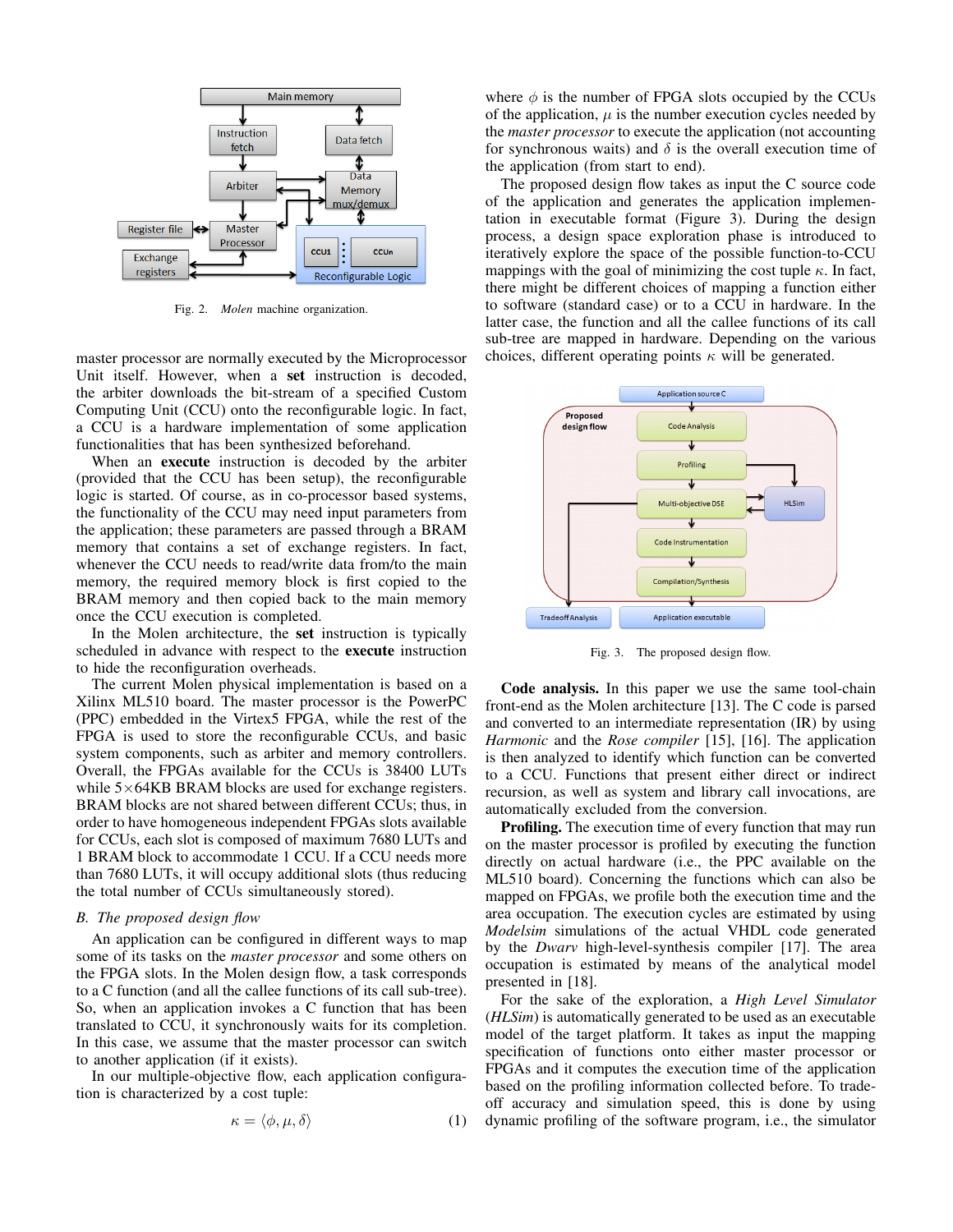runs a pure software version of the application to measure how many times each function is invoked for a specific input data-set.

Multi-objective DSE. We integrated the multi-objective DSE tool *Multicube Explorer* [19] in the tool-chain. The tool identifies the optimal set of application mappings  $\chi$  that provide the best trade-off for the cost tuple  $\kappa(\chi)$ .

An application configuration  $\chi$  is a vector of *n* elements, each one representing a mapping configuration of a specific C function of the application. In our case, each element associated with a function can have 6 different levels (i.e.  $PPC, fpga_1, \ldots, fpga_5$ ). In the case two functions are assigned to the same FPGA slots, a reconfiguration overhead incurs and the execution time of the application increases.

Optimization is done by using the Greedy Evolutionary Multi-objective Optimization (GEMO) algorithm [20]. The algorithm starts from a baseline configuration  $\chi$  and iteratively maps functions to FPGA slots by trying to reduce application execution time  $\delta$  (estimated with HLSim) and the usage of the master processor  $\mu$ . The latter is done in order to unload as much as possible the master processor that can then be used for other processes (we assume a common time-sharing OS). The algorithm is iterated a number of times proportional to the quantity of free parameters (number of functions) and to the number of levels a parameter can assume (6).

The configurations belonging to the Pareto set of the multiobjective problem solved by GEMO are then enumerated by means of their FPGA resource requirement  $\phi$ . If more configurations are found with the same cost  $\phi$ , only the one with inferior  $\delta$  is kept.  $\phi$  is then used as configuration identifier by RRM.

Code instrumentation. In the presence of multiple operating-points, the application code is enhanced by adding control points (CPs) before the invocation of each function that has been chosen to be mapped on the FPGA for at least one configuration. The insertion of CPs consist in glue code to enable the RRM-supervised selection between hardware and software implementation of application tasks. At these control points, the application is supposed to ask to the runtime manager for available hardware resources (in terms of usable number of slots  $\phi$ ). It will then use the set and execute instructions to invoke the hardware functionality.

Compilation/synthesis. Finally, the VHDL code for both profiling and synthesis is generated by *Dwarv* [17]. The code is passed to a commercial synthesis tool to generate the configuration bitstreams implementing the CCUs. The remaining parts of the application source code are compiled and packaged together with the bitstreams to generate a single executable binary [13].

# IV. EXPERIMENTAL RESULTS

In this section, we present the results obtained by applying the proposed design flow to two reference audio applications mapped on the Molen architecture. The target applications are a Wave Field Synthesis (WFS) [21] and an advanced In Car Audio player (INCAR) [22], [23]. WFS renders 3D audio by using multiple loudspeakers in a teleconferencing room; INCAR processes digitally an audio signal supposed to be listened in a car in order to eliminate noise, equalize with respect to car cabin features and compensate loudspeaker positioning.



Fig. 4. Design time breakdown for the proposed design flow considering the INCAR and WFS case studies.

Design flow analysis. We have run the proposed fully automated design flow for both WFS and INCAR and we measured the time required to perform each design. Overall the whole execution of the design flow took 2 hours and 11 minutes for the WFS application and, 2 hours and 49 minutes for the INCAR application.

The distribution of the time spent in the different design phases is shown in Figure 4. The most time consuming phase is still the synthesis step required to generate the bit-stream for the FPGAs. This phase alone takes about 2/3 of the overall time.

The second most important phase (in terms of time) is the profiling phase required to generate data for the highlevel simulator *HLSim*. This phase takes from 22% to 25% of the overall time. The compilation time required to generate the binaries to run on the *master processor* is pretty short compared to the other design phases; in fact compilation takes 4% of the design time for both applications.

The remaining time is spent in the DSE phase and for other operations like the parsing of the source code and the generation of the intermediate representation. In particular, the DSE phase takes from 1% to 4% of the overall design time while other activities take from 1% to 11% of the design time. The low overhead introduced by the DSE time is due to the use of HLSim for evaluating the hardware/software configurations. Each evaluation took less than a second for each configuration, while presenting for both applications a measured average and maximum error of 4% and 9% respectively. The larger DSE and *Others* design-time associated with INCAR is likely due to the higher complexity of the application and to the significant number of signal processing steps that are considered to be mapped on hardware.

Trade-off analysis. Figure 5 reports the configurations found during the DSE phase for the target applications. We use bubble plots to characterize the application configurations in three dimensions: required FPGA slots (x-axis), speedup with respect to pure software (y-axis) and percentage usage of the master processor (bubble radius).

For the WFS case study, the DSE exposes three configurations (pure-software, 1 function on FPGA and 2 functions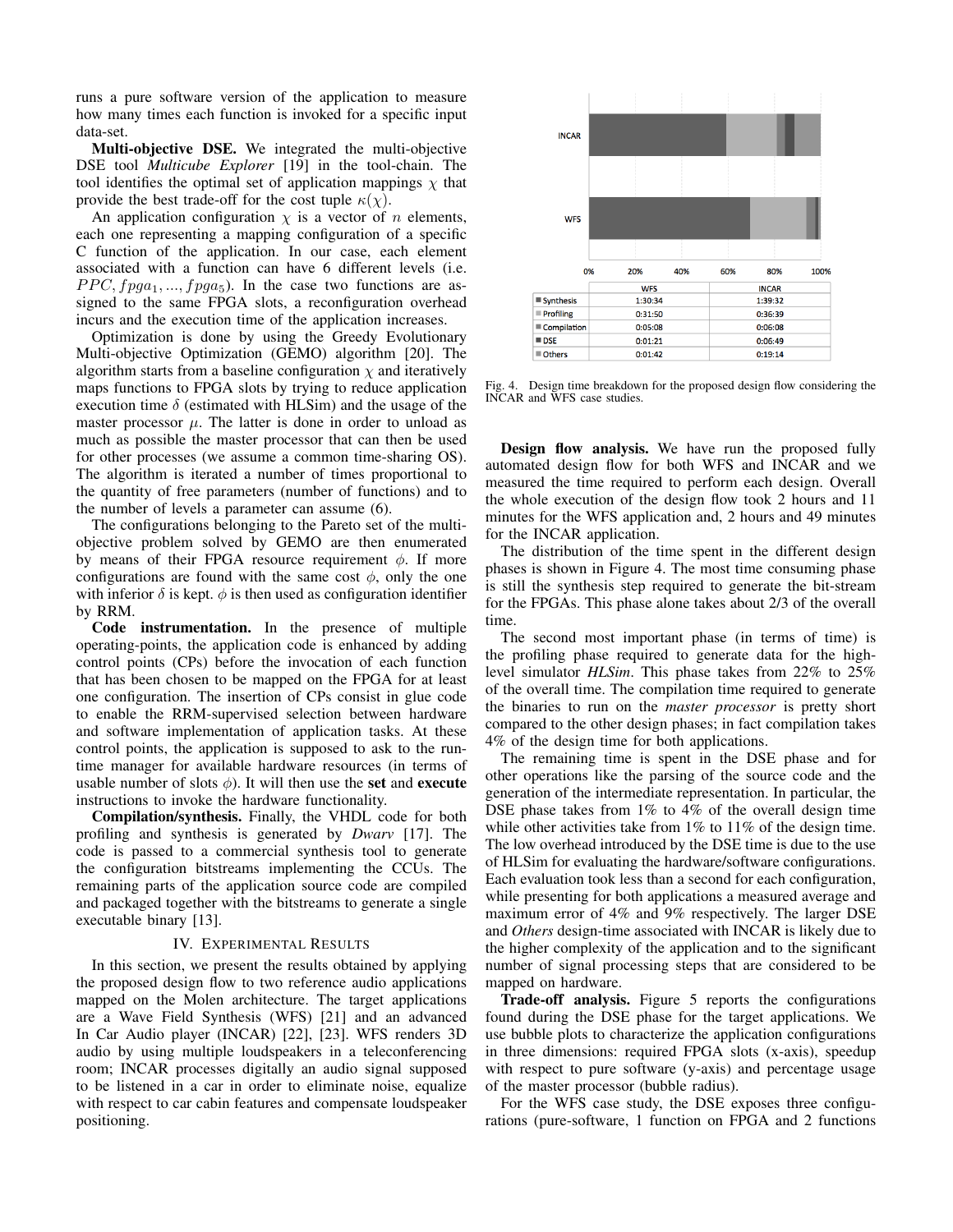

Fig. 5. Trade off analysis for the INCAR and WFS case studies. The bubble plots report cost in terms of FPGA resource (x axis), cost in terms of master processor usage (bubble radius) and application speedup (y axis).

on FPGA). The first function to be mapped in hardware is too large to fit in a single FPGA slot, thus two FPGA slots should be allocated. At the cost of two FPGA slots we can achieve a speedup of 1.55. Mapping an additional function on the FPGA is possible. In this case, at the cost of three FPGA slots, a degradation of the performance is observed due to communication overheads (speedup is 1.39). This configuration is good since it is optimal in terms of *master processor* usage. The time required by the master processor to execute the WFS is respectively 4.59, 2.11 and 1.83 Giga cycles when using 0, 2 and 3 FPGA slots.

For the INCAR application, the DSE phase returns six different configurations that occupy from 0 to 5 FPGA slots. The maximum application speedup is 3.10 (mapping 4 functions on 4 different FPGA slots). Also in this case, it is possible to save a few *master processor* cycles by mapping an additional function on the fifth FPGA slot.

Comparison with a traditional design approach. In a traditional design approach, applications are optimized targeting the single-objective maximization of the performance [12]. The output of the design flow is a single application configuration, i.e. the one maximizing the performance.

On the other hand, the executable obtained with our approach should carry a software and hardware implementation for all the functions likely to be run on hardware. In addition, we must consider an execution overhead for switching to the most suitable configuration as selected by the RRM. Summing up, even if we have multiple configurations we still end up with a single executable with all the needed information.

Table I reports the size of binaries and configuration bitstreams, obtained with our approach (multi-objective) and with the traditional (single-objective).

TABLE I SIZE OF APPLICATION EXECUTABLE FOR WFS AND INCAR

| Application  | Approach                    | Binary size      | Bit-stream size   |
|--------------|-----------------------------|------------------|-------------------|
| <b>WFS</b>   | Traditional<br>Proposed     | 113356<br>117682 | 952678<br>1429017 |
|              | Overhead $\lceil \% \rceil$ | 3.9              |                   |
| <b>INCAR</b> | Traditional                 | 444438           | 1905356           |
|              | Proposed                    | 450511           | 2381695           |
|              | Overhead [%]                | 1.37             |                   |

We can observe that the overhead in terms of binary size is lower than 4%. However, the bit-stream overhead is considerable higher in our case (25% for INCAR and 50% for WFS) since there is the need to store all the CCU implementations required by the selected operating points.

In the proposed approach, we should also take into consideration the time overhead introduced by the additional instructions to check which configuration to run. This time overhead is anyway very low. In reference to the application execution time obtained with the traditional approach, the overhead introduced by the proposed approach is of 0.13% and 0.01% respectively for the two applications (without considering the time needed by the RRM to decide which configuration to use).

Run-time Resource Management Example. To show an example of run-time resource management enabled by the operating points found with our methodology, we run a synthetic workload where multiple instances of INCAR and WFS are launched randomly in time and each application instance terminates whenever it consumes a fixed input data set. Figure 6 shows the system behavior, both in terms of performance and resource usage for each application, when the following sequence of concurrent application scenarios (*snapshots*) is observed: INCAR only  $\rightarrow$  INCAR and WFS  $\rightarrow$  WFS and 2 instances of INCAR  $\rightarrow$  2 instances of INCAR. The objective of the RRM here is to maximize the application throughput while minimizing the resource usage (and meeting constraints on the available resources, both CPU and FPGA slots).

Besides, in Figure 6(a) we present the average normalized throughput with respect to the pure software implementation for each instance of the applications, while in Figure 6(b) and 6(c) we report, respectively, the number of FPGA slots and the CPU load for each application type. In the first snapshot, the presence of only a single instance of INCAR forces the RRM to select the *high-speed* operating point where four FPGA slots are used, since the operating point using all the FPGA slots presents a lower throughput (and a lower CPU usage). When WFS is launched (second snapshot), one of the FPGA slots is removed from INCAR (at the next control point) and assigned together with the free one to WFS, implying a reduction in INCAR throughput and an increase in CPU load. In the third snapshot, the RRM manages the arrival of the second instance of INCAR by: a) maintaining the same resource quantity for WFS, and b) reducing the FPGA slots given to the first INCAR instance. We can note, in this case, an additional pressure on the load of the CPU and an average throughput reduction for INCAR. Finally, when WFS consumes its input data stream and terminates, the two INCAR instances are assigned all the FPGA slots, thus increasing the average INCAR application throughput.